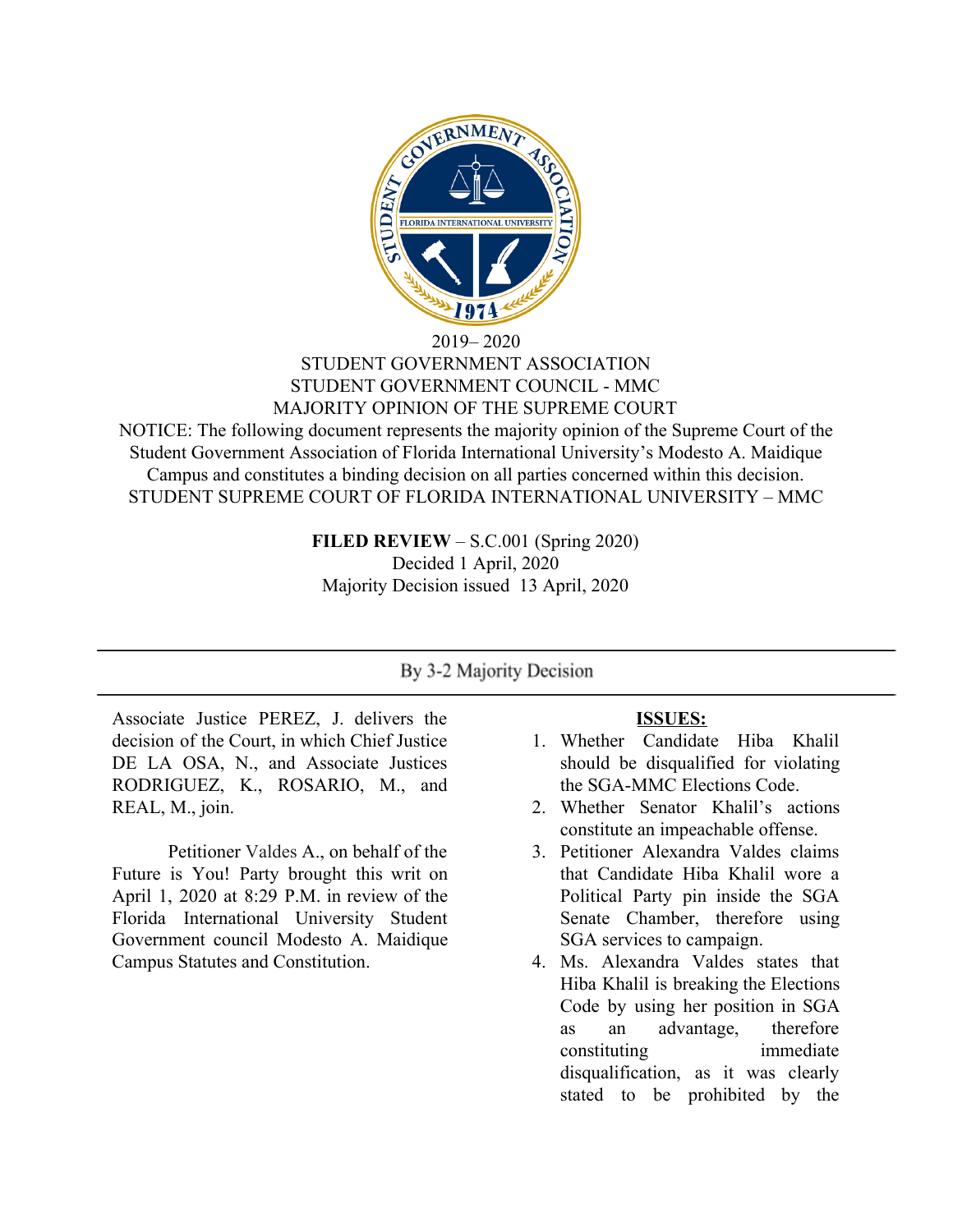Elections Commissioner during the info-sessions as well as in the statutes.

5. In addition to disqualification, Petitioner Alexandra Valdes seeks Senator Hiba Khalil's actions as an impeachable offense due to malfeasance, by utilizing the pin as a SGA campaigning tool in the Senate.

# **FACTS:**

- 1. According to Senate Rules and Procedures, Rule IV Floor Rules, section 4.04 Dressing Standard (a): "While in the chamber, members of the Senate must not wear any apparel that demonstrates any exterior affiliation, including greek associations, political parties, and other universities including but not limited to t-shirts, stickers, pins, and buttons."
- 2. According to Senate Rules and Procedures, Rule IV Floor Rules, section 4.04 Dressing Standard (c): "Members of the Senate determined to be in violation of these standards shall be dismissed at the discretion of the Speaker of the Senate or with a two-thirds (2/3) majority of the Senate and marked absent in the roll."
- 3. According to Article VIII Code of Ethics, section 8.02 Regulations (d): "No Student Government Official shall use, authorize to use, or condone in any way the wrongful use of Student Government property or Activity and Service Fee funds, defined as the use of funds in violation of the Finance Code, including, but not limited to, the use of Student Government property or Activity

and Service Fee funds to aid Student Government political campaigns."

- 4. According to the Elections Code section 6.08 Violations (ii): "Tier Two: defined as Mid-Level Offenses, which include but are not limited to repeated Tier One violations, repeated Posting Policy violations, tardiness in the submission of Estimated Campaign Finance Reports, violations committed by Campaign Volunteers (when evidence of Candidate or Party involvement is not clear), early campaigning and/or violating the campaigning timeline restrictions, and failure to report a campaign event."
- 5. According to Elections Code Section 6.08 Violations (iii): "Tier Three: defined as Disqualifying Offenses, included but not limited to failure to attend meeting session as mandated by this Elections Code, exceeding allowed campaign spending or donation limits, misrepresentation or forgery of any required election paperwork, attempted or successful fraud in the voting process, campaigning in clearly marked restricted areas during voting hours, destruction or defamation of personal /private/ University property, mechanical amplification within five hundred (500) feet of voting stations, threat or use of verbal or physical abuse against any FIU student/ employee /volunteer/designee/administrator, use of SGA staff/services/funds to campaign, disparaging another candidate or Party via any form of communication, having been impeached and removed from a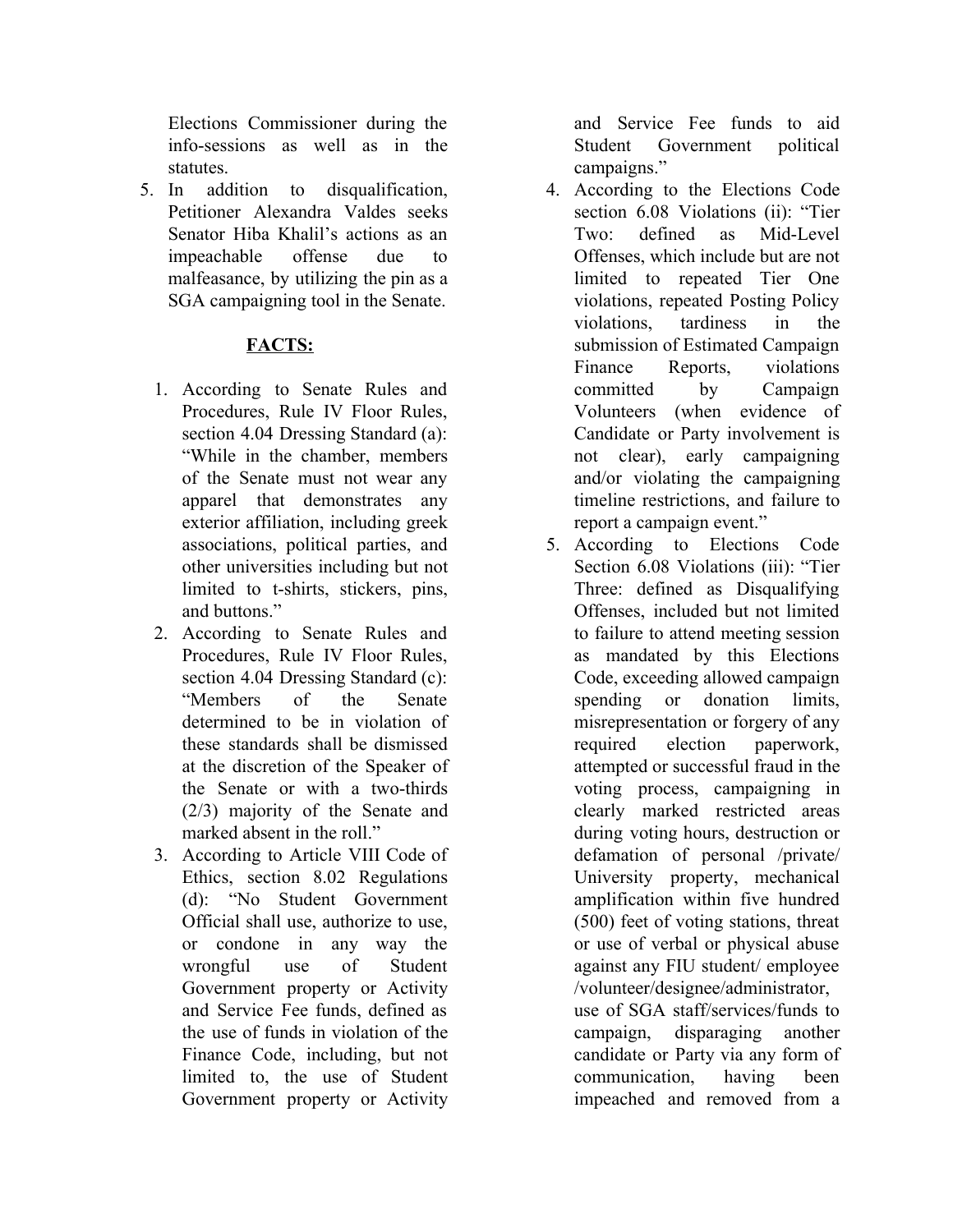Student Government Office less than one semester prior to the date of the elections."

#### **DECISION:**

Associate Justice J. Perez for a majority opinion (3-2),

The Supreme Court of Florida International University's Student Government Association at the MMC Campus will have jurisdiction over the SGC-MMC Constitution, Statutes, Elections Code and all other governing documents and the upholding of each. Such being the case, and in order to fully discuss the issues in question, The Court must first recognize the SGC-MMC Constitution as the supreme law, as is stated within the Constitution's Authority and Sovereignty. Additionally, it <sup>1</sup> must also be noted that the same is also made clear on the first page of the governing Statutes.<sup>2</sup>

In consideration of the facts, the court under the jurisdiction of the Constitution and MMC-Statutes has the authority over cases that violate the Constitution and violate any constitutions or laws within the sovereignty of SGA.<sup>3</sup> The Supreme Court of FIU SGC-MMC also has the authority to, "Rule to censure or remove SGC officials and/or group(s) of officials upon the outcome of a hearing."<sup>4</sup>

According to the writ filed by Ms. Valdes, Roar! Party candidate Hiba Khalil was seen, as confirmed by multiple witnesses, to have been wearing her political party's pin inside the SGA-MMC Senate chambers. The Court found in the subsequent hearing that multiple witnesses could confirm this.

However, upon conducting the hearing and collecting statements, the Court found significant facts not detailed in the filed writ of certiorari. Such as, the fact that Ms. Khalil was wearing the pin on her backpack, not on her person at the time of the alleged offense. The time she was seen wearing the pin was also prior to the Senate session being commenced. Finally, upon being notified that there was a political party affiliated pin on her backpack, Ms. Khalil removed the pin. Again, this all happened before the Senate session commenced.

The Court reviewed multiple statutes of the Elections Code, Ethics Code, and Senate Rules and Procedures. The Court disregards the first two sets of rules in favor of the latter. This is because the Senate Rules and Procedures already addresses how to handle this kind of situation. Pursuant to rule 4.04(a), "While in the [Senate] chamber, members of the Senate must not wear any apparel that demonstrates any exterior affiliation, including greek associations, political parties, and other universities including but not limited to t-shirts, stickers, pins, and buttons." However, it's important to note this rule does not make the distinction between wearing it on your person, and wearing it on a bag. Either way, the prescribed course of action for any alleged offense of this nature is contained in rule 4.04(c) which reads, "Members of the Senate determined to be in violation of these standards shall be dismissed at the discretion of the Speaker of the Senate or with a

 ${}^{1}$ Authority (III) – "In conformance with the aforementioned laws and codes, this constitution is the supreme law of SGA."

<sup>&</sup>lt;sup>2</sup> " Through the authority of the SGA Constitution, the Student Government Council – Modesto A. Maidique Campus hereby establishes its statutory policies and procedures."

<sup>3</sup> Constitution- SGA 11 Article V §. 4(A)

<sup>4</sup> SGA Constitution Article V Section 5(A)(6)